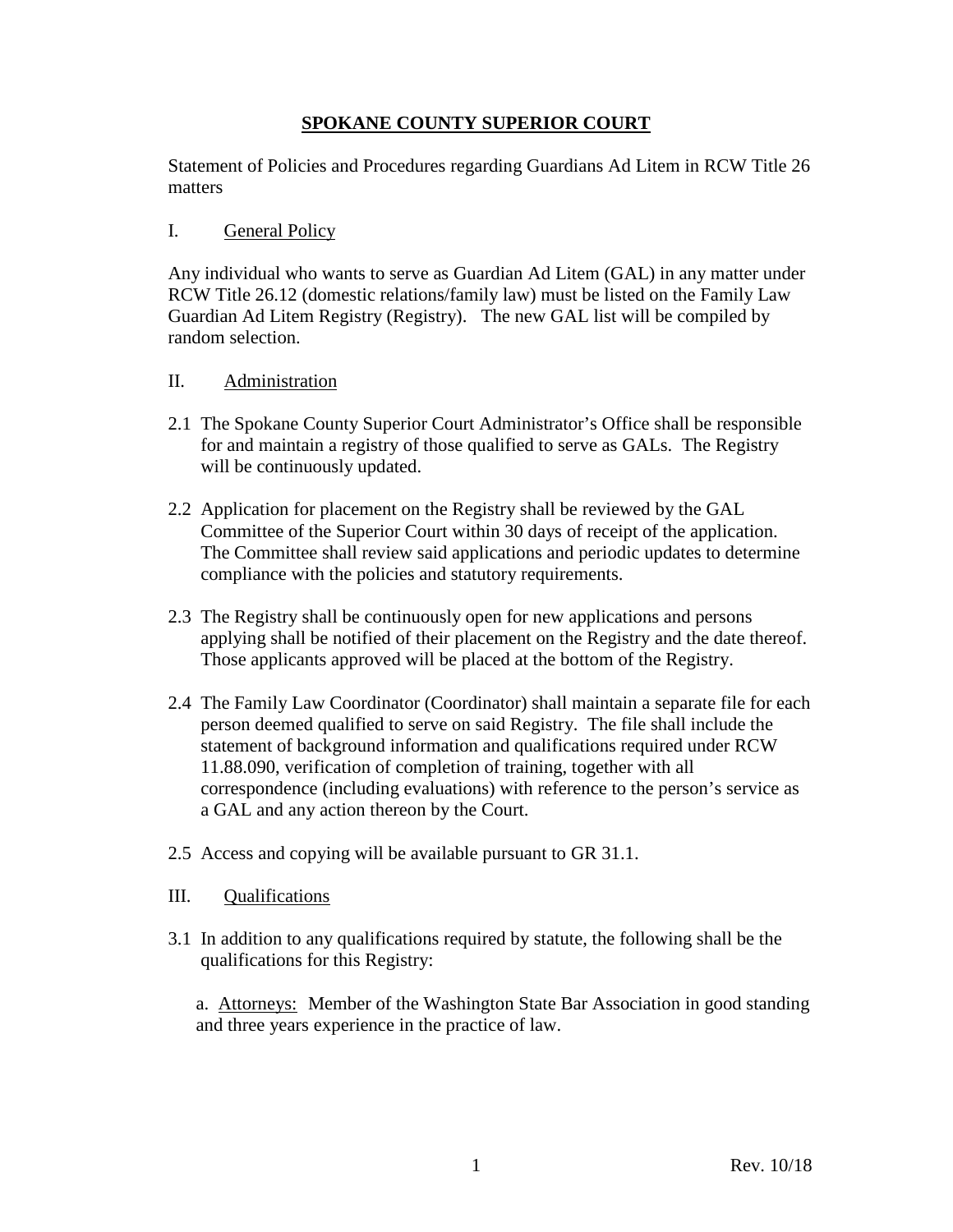## b. Non-attorneys:

- 1. Graduate level degree in any of the following fields: social work, psychology, counseling, psychiatry or equivalent field; and current license or certification by the State of Washington in the following areas: social worker, mental health therapist, marriage and family counselor, psychologist or psychiatrist in good standing.
- 2. Must have professional experience in dealing with families in crisis.
- c. All applicants: Shall be of high moral character, and shall not have any:
	- 1. Felony convictions or any convictions involving theft, dishonesty, or moral turpitude;
	- 2. A professional certification or license suspension or revocation;
	- 3. A pending investigation or action for either (1) or (2).
- IV. Appointment of GAL from registry:
- 4.1 Attorneys or pro se litigants shall schedule a Motion to Appoint a Guardian Ad Litem (GAL) on the family law calendar.
- 4.2 If the Motion is granted, the attorneys/parties shall contact the Coordinator to receive the first three available GAL names on the Registry list.
- 4.3 After the attorneys/parties receive notification of the next three available GALs, each attorney/party has the right to reject one of the names on the list and if they do not reject any of the proposed GALs, the Court shall select the first GAL available on the list.
- 4.4 If the attorneys/parties each reject a different name from the three available names given, the third GAL not rejected shall be appointed. If the attorneys/parties reject the same GAL, the Court will decide the GAL appointment from the remaining two names. If the attorneys/parties reject all three names, the next GAL available on the Registry shall be appointed.
- 4.5 The attorneys/parties shall have three judicial days to decide on a GAL and present the Order. If the Order is not presented within three judicial days, the Court shall appoint a GAL from the three names and sign an Order.
- 4.6 The attorneys/parties may request the background information and hourly rate of the GALs from the Coordinator at the time the attorneys/parties receive the three names.